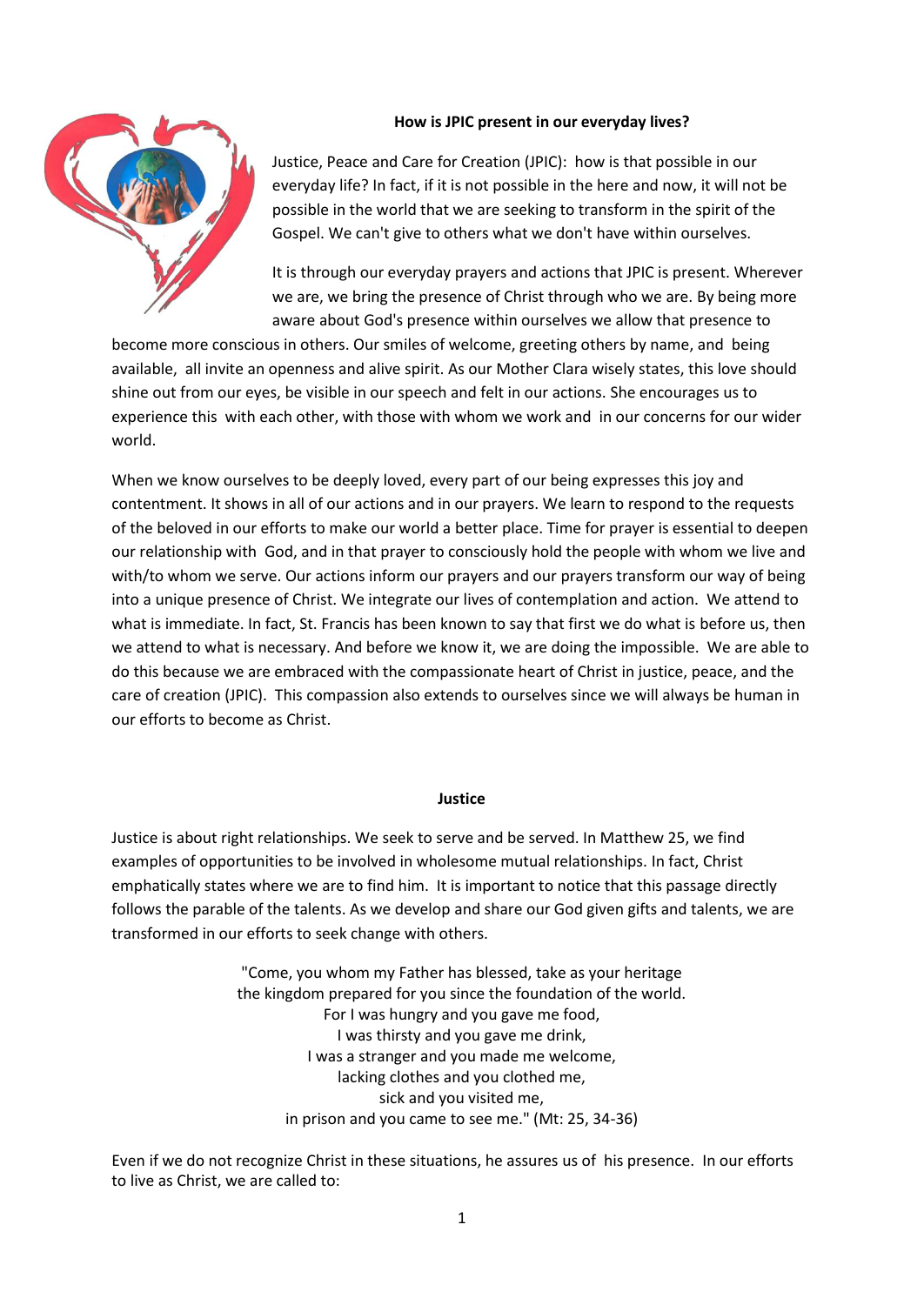**Feed the hungry**. When people are hungry we provide food that is prepared with the love of our hearts and given with a generous spirit. We offer food that is nutritious and safe. In our speech and gentle manner we can express the value we have for each person. In return we are nourished because we helped to satisfy the hungers in others: whether of body, heart or mind. In our schools and in our communities we teach and practice good farming. We also advocate for policies that protect the rights of farmers around the world. We are concerned that farmers receive adequate wages and are protected from harmful pesticides.

**Give drink to the thirsty**. We give drink to those who need good, clean water. We also help persons who thirst for a sense of meaning in their lives and who long for God. We share our drink of what is meaningful in our lives. In a practical way, we advocate for safe drinking water and an adequate supply of water to meet all of our needs. We are concerned that the common good is respected when corporations erect hydro-electric plants for their personal gain without regard for the common good.

**Welcome the stranger**. We welcome persons on the margins and invite them to feel at home. We listen to their stories and encourage in them a sense of being important to us. We care personally for immigrants, refugees and the victims of trafficking. In this way we are reminded to befriend what is a stranger within ourselves and to recognize our own desires to belong and to be a vital part of a community. We also advocate for policies to enable these persons who are considered strangers, to have a better quality of life in our countries.

**Clothe the naked.** We offer clothing for protection in inclement weather conditions and for a sense of well being. We provide options for the poor so that they can chose the clothing they desire. We launder clothing, sew, and teach sewing skills. We realize that our clothing can speak of what is important in our hearts. We attend to our simplicity of life style. We advocate for healthy factory conditions for workers who make our clothes and for their just wages.

**Visit the sick**. We attend to the needs of the sick and help to bind up their wounded body and heart. We receive into our hearts, persons who are sick physically, mentally or psychologically. We are sensitive to the needs of healthcare through our personal relationships with patients and their relatives. Within our institutions we work with our associates to provide quality care. Our skills and listening hearts create a greater capacity to become ourselves though our interactions with others. Our advocacy encompasses a respect for life in all phases from conception to natural death. We also advocate for the sharing of medications that help to stop the spread of such diseases as AIDS, malaria and TB.

**See the imprisoned**. We visit those who are imprisoned in any way through wrong decisions, lack of knowledge, or no opportunities for a better quality of life. Persons can be personally imprisoned by being labeled, stereotyped and because no one believes in their potential. In ourselves, we find ways to become personally freer as we reach out to help free others from their limitations and oppression. Our schools, various training programs and spirituality centers help to develop and enrich the lives of others. As we exercise our rights, we are also concerned that others may have similar rights. We advocate against the death penalty and for healthy prison conditions and rehabilitation opportunities.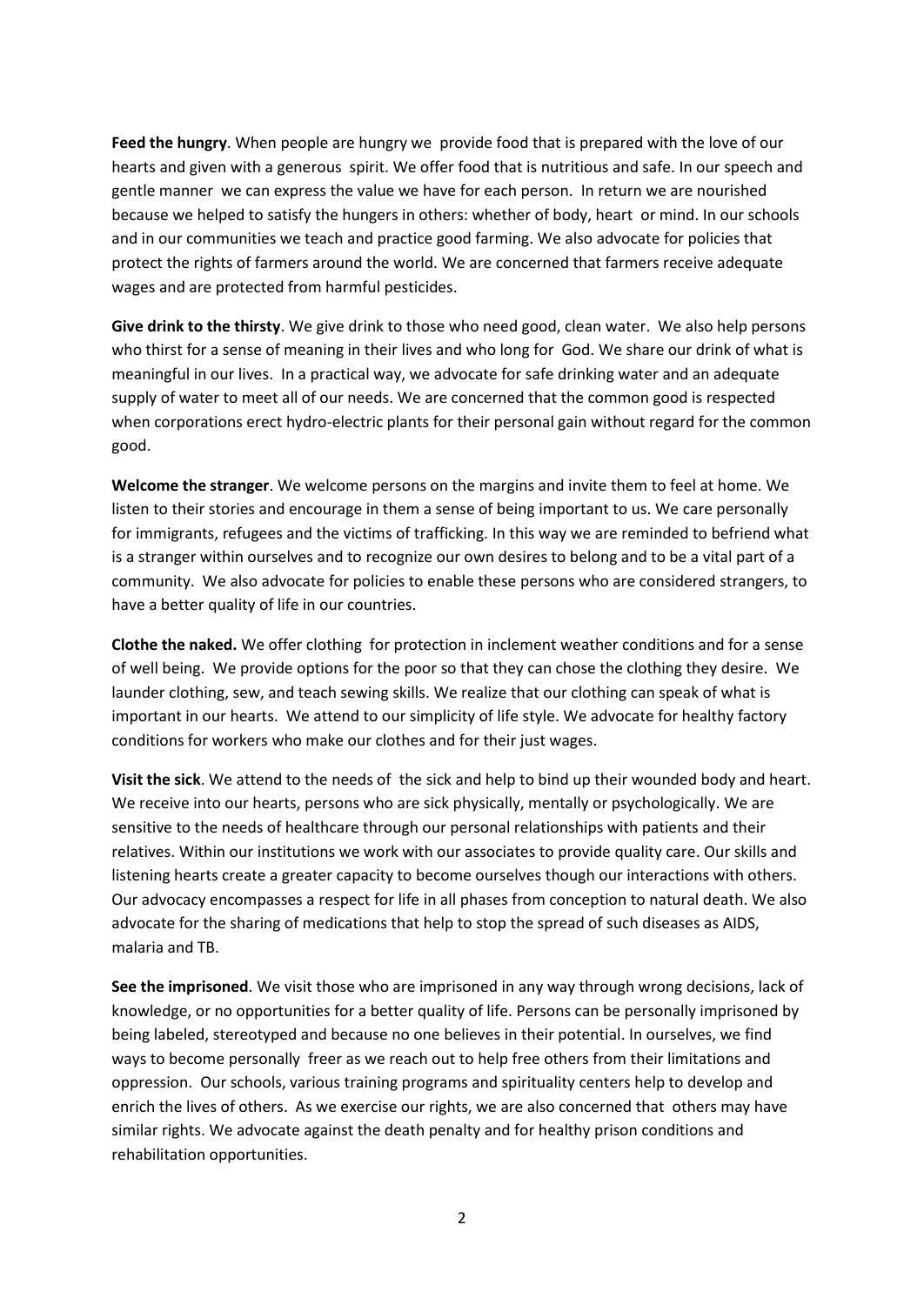### **Reflection:**

#### **Peace**

**Peace and nonviolence**. We can see how our simple actions can have far reaching effects. Our institutions and ministries are noted for efforts to be places of peace and nonviolence. We create places of respect, practice honesty, promote justice and nurture wholesome relationships.

**Create respect**. We consider all the conditions necessary to accept the basic dignity of the human person and provide a non-threatening and safe place. . We are conscious of welcoming people and offering basic courtesies. We are mindful of the ways we can build-up or help destroy a person's self-worth by our actions. As Mother Clara has requested of us: love is the queen in our lives. We seek to find ways to resolve our conflicts early. We do not demonize anyone who disagrees with our opinion.

**Practice honesty**. We desire to know the truth. By our study, reflection and engaging in conversations we seek to become persons of wisdom. We honor the importance of honest and timely communications. We seek out ways for people to truly come to know themselves and to realize what they have to offer others. Our helpfulness is not imposed but intended to encourage the ability of the person to accept and to respond to their situations. We enrich our understandings as we prepare educational and spiritual programs.

**Promote justice.** Our actions for justice are imbued with peace. To create the common good, we negotiate in fairness. We look to honor both the challenges of responsible actions and freedom of options.

**Nurture wholesome relationships.** In our efforts to establish wholesome relationships, we seek to provide adequate resources so that a job can be done well. Resources can include equipment, time, skill training and mentoring. We call attention to the ways that trust and support is being demonstrated. In especially difficult and tense situations, trust and support has to be developed and monitored.

## **Reflection:**